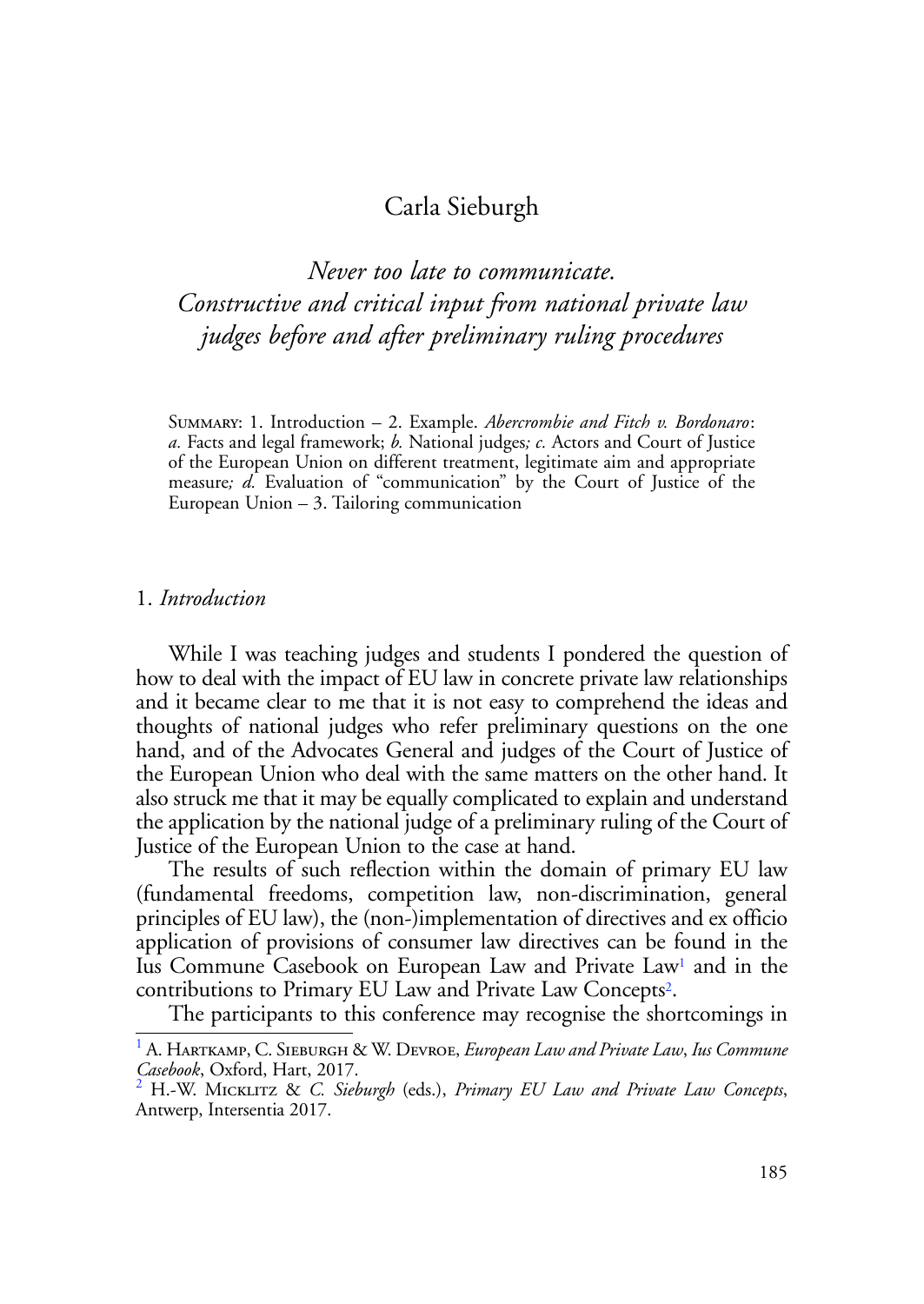communication between courts and other actors. If such difficulties have not been perceived, the Casebook and this conference might contribute to pinpoint them.

Many of us may be confused by judgements that reach different conclusions from those expected from judgements in similar cases<sup>3</sup>. However, rather than emphasising the difficulties I would like to take the opportunity given by the initiators and organisers of this meeting to stress the importance of continuing communication between the actors involved, both within and about cases.

Why is this type of communication important? In the first place, the communication envisioned takes place within the limits of the facts and problems of a concrete case, therefore it can benefit from accuracy. Besides, since the exchange of thoughts relates to a concrete problem, the discussion aims at achieving practical results to solve that very matter. By employing this bottom-up approach the discussants anticipate possible outcomes. Their discussion sheds light on how EU law provisions and decisions of the Court of Justice of the European Union are understood. This kind of exchange provides constructive and critical input regarding both national law and EU law<sup>4</sup>. By communicating, the actors are able to detail the technicalities and case-related aspects of the question. As a result, the Court of Justice of the European Union is provided with an accurate photograph of the legal question and can therefore deliver a decision that the referring judge can convincingly apply to the case at hand. Moreover, other actors like other judges, national governments and individuals can gain better understanding of what has been decided. Greater comprehension enhances the legitimation of the law as it stands.

Based on my experience as a (post-doctoral) lecturer, a scholar and a judge, I can assure that this approach works. Even if a solution is not reached or agreed upon instantaneously, communication leads participants

 $^3$  Anticipating the elaboration of the case *Abercrombie & Fitch*, I refer to judgements such as *Mangold* (CJEU, 22 November 2015, C-144/04, *Mangold*/*Helm*) and *Küküdeveci* (CJEU, 19 January 2010, C-555/07, *Küküdeveci*/*Swedex*). The impact of the general principle of EU law of non-discrimination on the private law relationship is the subject of C.H. Sieburgh, *The Union-Law Principle of Equality and its Effect on Private Law*, in: A.S. Hartkamp a.o. (eds), *The Influence of EU Law on National Private Law*, Deventer, Kluwer 2014, pp. 271-295.

<sup>&</sup>lt;sup>4</sup> The author promoted this method before in C.H. SIEBURGH, *A Method to substantively Guide the Involvement of EU Law in Private Law Matters*, in *ERPL* 2013/3-4, pp. 1165-1188 and Id., *General Principles and the Charter in Private Law Relationships: Constructive and Critical Input from Private Law*, in U. Bernitz a.o. (eds), *General Principles of EU Law and European Private Law*, Alphen aan den Rijn, Wolters Kluwer 2013, Chapter 10, pp. 233-247.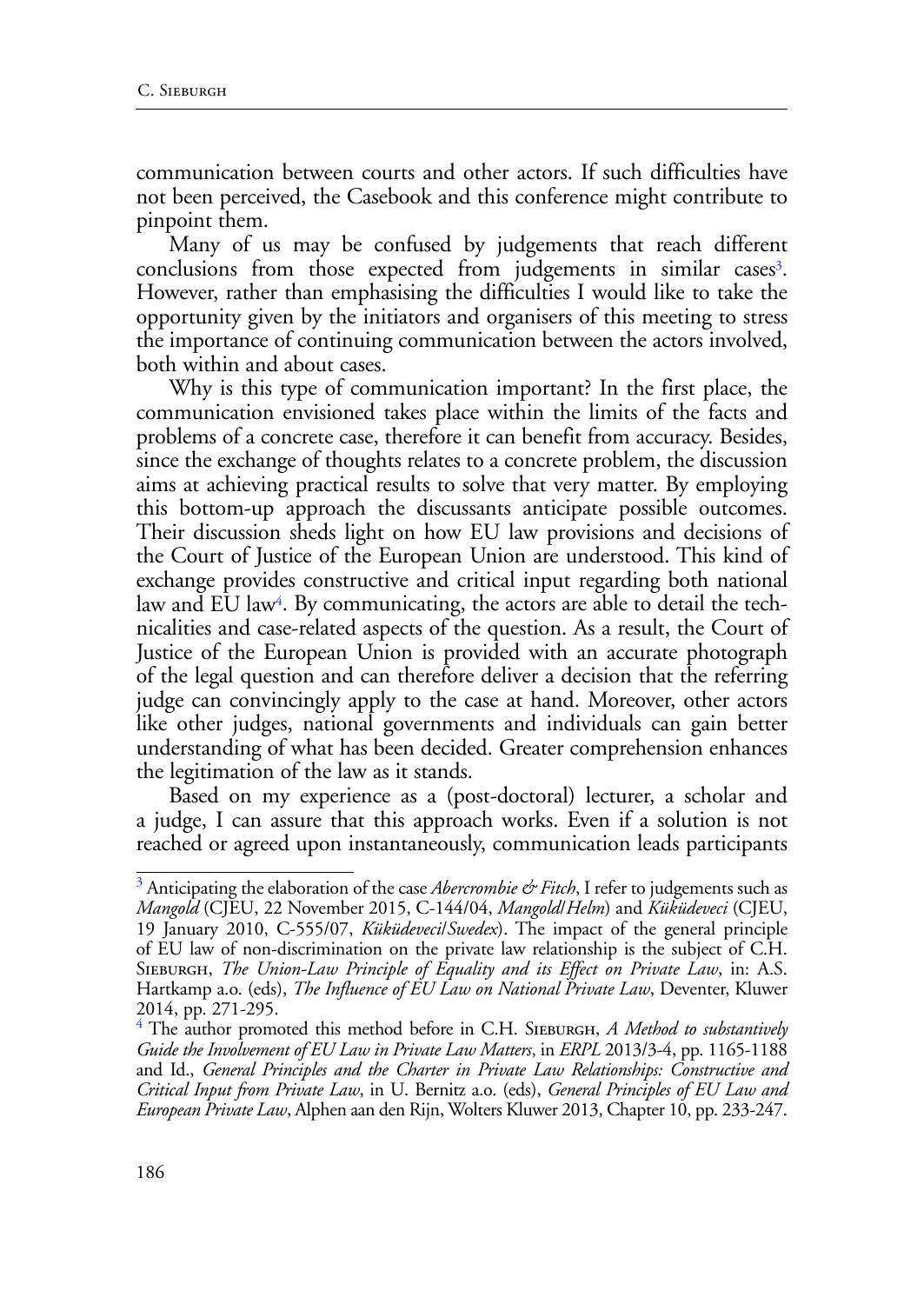to endeavour to find solutions. Rather than listening to the elaboration of someone else's ephemeral theory, they learn by doing, they envision the obstacles and become part of a work in progress, getting committed and actually involved. As a consequence, in the long run they keep on doubting, reflecting and seeking solutions<sup>5</sup>.

These encouraging experiences have led me to regard communication as *the* way to broaden perspectives and reach a higher level of understanding, which in its turn is a requirement and starting point for the development of the law.

2. *Example.* Abercrombie and Fitch v. Bordonaro: a*. Facts and legal framework;* b*. National judges;* c*. Actors and Court of Justice of the European Union on different treatment, legitimate aim and appropriate measure;* d*. Evaluation of "communication" by the Court of Justice of the European Union*

In order to clarify what I mean I will refer to the exchange of perspectives that took place in the Italian case *Abercrombie and Fitch v. Bordonaro*6. Bordonaro had brought an action before the Tribunale di Milano seeking that his on-call, fixed-term contract and his dismissal be declared unlawful on the grounds of age discrimination.

# a. *Facts and legal framework.*

In December 2010 Mr Bordonaro, a worker under Art. 45 TFEU7, concluded an on-call contract with Abercrombie and Fitch. The contract, which had initially been a fixed-term employment contract, was converted into a permanent contract. On the basis of the contract Bordonaro provided assistance to clients and operated a till. After his 25th birthday he found out that his name was no longer included in the work schedule.

The national rule governing on-call contracts (Art. 34 para 2 of the

<sup>5</sup> I refer to a convincing result of this approach: A. Hartkamp, *European Law and National Private Law. Effect of EU Law and European Human Rights Law on Legal Relationships between Individuals*, Antwerp, Intersentia, 2016.

CJEU, 19 July 2017, C-143/16, *Abercrombie & Fitch/Bordonaro*. <sup>7</sup>

A worker is a person who for a certain period of time performs services for and under the direction of another person, in return for which he receives remuneration. The CJEU makes it clear that it is for the national court to assess whether Bordonaro is a worker. CJEU 19 July 2017, C-143/16, *Abercrombie & Fitch/Bordonaro*, paras 19-23.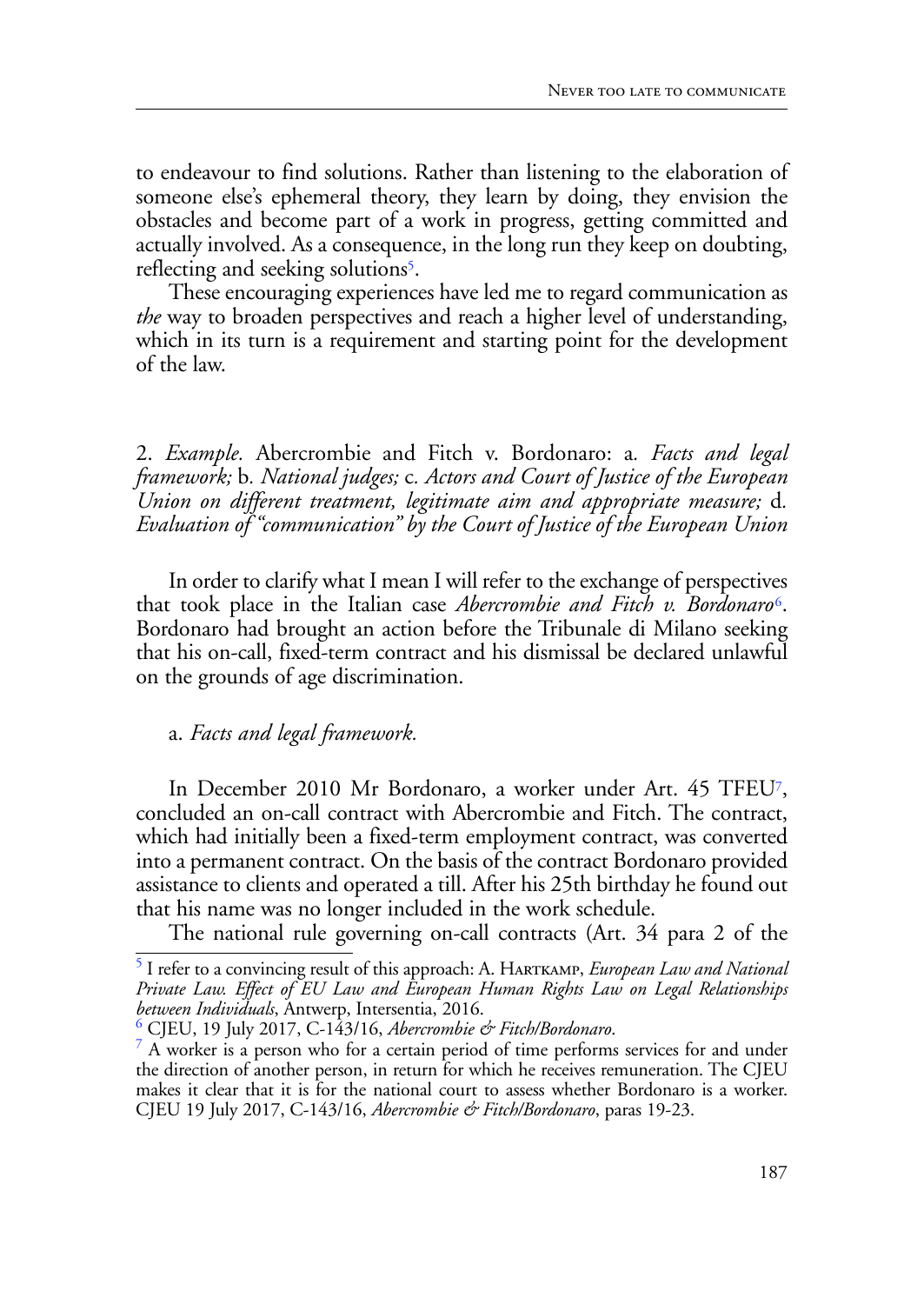Decreto Legislativo 276/2003) provides for specific access and dismissal conditions for workers under 25 years of age<sup>8</sup>. The provision includes the automatic dismissal of the worker upon his or her reaching the age of 25. The termination of an on-call contract with a worker aged 25 or more is conditional (described by collective labour agreement or a decree). The difference in treatment of workers under 25 years of age raises the question of whether the national law provision is contrary to the principle of nondiscrimination on the grounds of age referred to in Directive 2000/78 and Art. 21 para 1 of the Charter, especially because the national provision does not contain any appropriate express reason for the purposes of Art. 6 para 1 of the directive9.

#### b. *National judges*

The approach by the successive national judges differed. According to the Tribunale di Milano it was not a case of discrimination. It declared inadmissible the action of Bordonaro that sought a ruling (amongst others) of unlawfulness of the dismissal.

The Corte d'appello di Milano considered the above-mentioned domestic provision to be contrary to the principle of non-discrimination on the grounds of age. It solved the problem on the level of the concrete private law relationship and held that there was an employment relationship of an unlimited duration and ordered Abercrombie to reinstate Bordonaro in his post and to compensate him for the loss suffered.

The Corte suprema di cassazione dealt with the case on the level of the conformity of the applicable national rule and referred a preliminary question to the Court of Justice of the European Union.

c. *Actors and Court of Justice of the European Union on different treatment, legitimate aim and appropriate measure*

Four subjects for communication can be identified in the contributions by the judges, the parties, the Italian Government, the European Commission and the Advocate General Bobek. Firstly, the issue concerning the compatibility of Art. 34 para 2 Decreto Legislativo 276/2003 with the

<sup>&</sup>lt;sup>8</sup> The differences in access conditions are not relevant for the discussion in this contribution; see CJEU, 19 July 2017, C-143/16, *Abercrombie & Fitch/Bordonaro*, para. 26. 9

CJEU, 19 July 2017, C-143/16, *Abercrombie & Fitch/Bordonaro*, paras 14-15.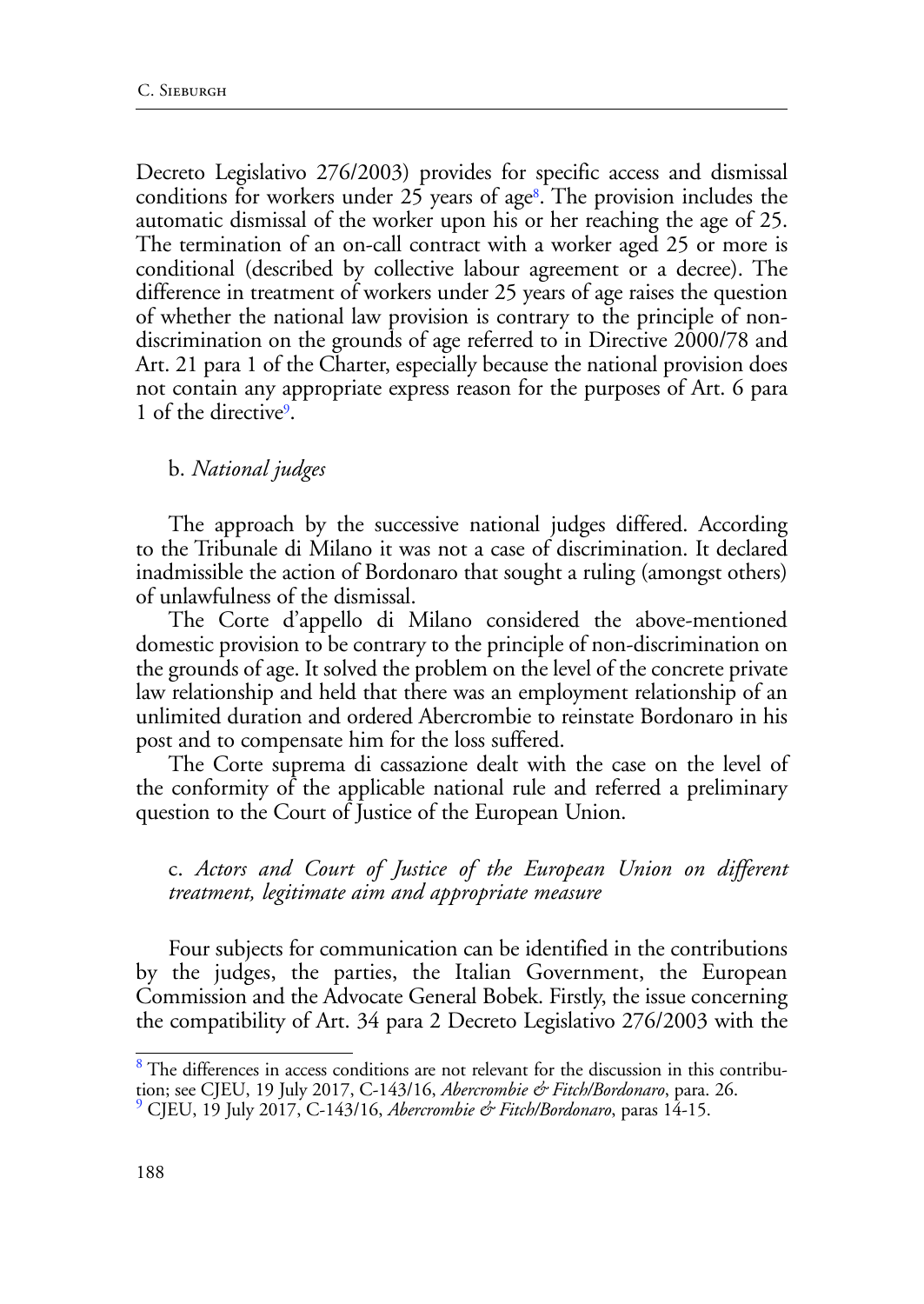Directive. Secondly, whether workers under 25 of age and workers aged 25 or more are treated differently. Thirdly, whether workers under 25 years of age are treated less favourably than workers aged 25 or more. And finally, which judge has to assess these points.

The discussion regarding the difference in treatment focuses on whether these differences are less favourable and have a legitimate aim.

The assessment of whether or not the measure is less favourable is, according to the Advocate General, a matter for the national court. This assessment should take into account the impact of the operation of the rule, which requires both knowledge of the factual impact and knowledge of the further legislative environment in which the provision operates<sup>10</sup>.

The Court of Justice of the European Union, however, did not elaborate on which court is the most appropriate to deal with this matter.

It held that the national provision creates a difference in treatment on the grounds of age<sup>11</sup> and subsequently it deals with the question of whether such difference in treatment can be justified.

Although no legitimate aim is mentioned in the decree, the Italian Government argued that the different treatment of workers under 25 years of age is aimed at facilitating access of young people to the labour market and to obtain professional experience. Even if this possibility is flexible and limited in time, could constitute a springboard towards new employment possibilities<sup>12</sup>.

The Advocate General argued that these aims (flexibility of the labour market, fostering access to the labour market for young people and providing a first employment opportunity for young people) may well be legitimate under the directive<sup>13</sup>, but the same need to be more clearly and coherently identified and specified in order to assess their appropriateness and necessity. According to the Advocate General, it is for the national court to assess the appropriateness and necessity<sup>14</sup>. For each of the aims he provided the national court with some guidelines<sup>15</sup>.

Notwithstanding the opinion of the Advocate General, the Court of Justice of the European Union ruled that the aims of the measure (flexibility

<sup>&</sup>lt;sup>10</sup> Opinion of Advocate General Bobek, C-143/16 (*Abercrombie & Fitch/Bordonaro*), para. 70.<br><sup>11</sup> Paras 24-28.<br><sup>12</sup> Para. 33.

<sup>&</sup>lt;sup>13</sup> Opinion of Advocate General Bobek, C-143/16 (Abercrombie & Fitch/Bordonaro), paras 74-83.

<sup>&</sup>lt;sup>14</sup> Opinion of Advocate General Bobek, C-143/16 (Abercrombie & Fitch/Bordonaro), paras 84.

<sup>&</sup>lt;sup>15</sup> Opinion of Advocate General Bobek, C-143/16 (Abercrombie & Fitch/Bordonaro), paras 85-105.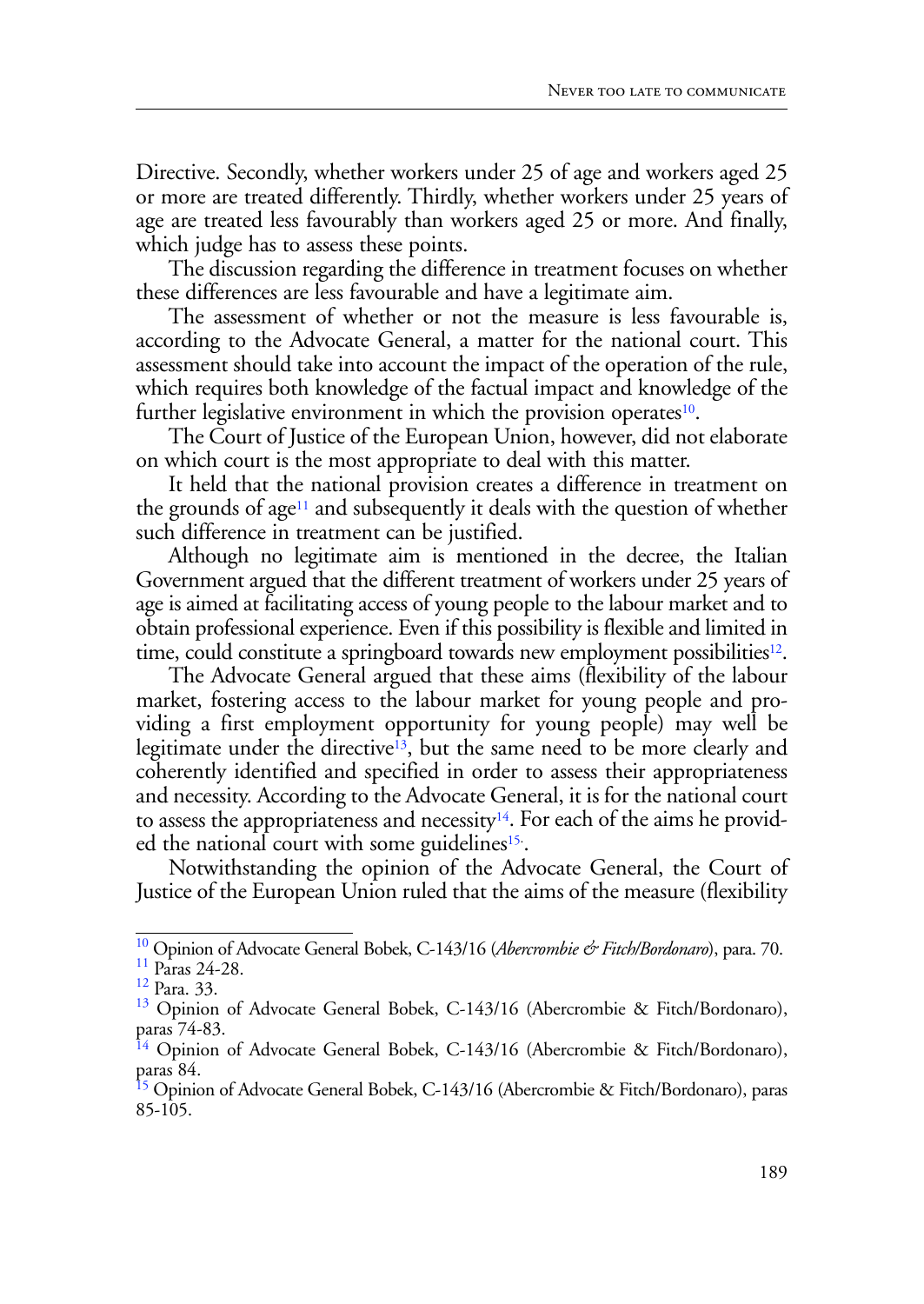of the employment market, encouragement of recruitment and promotion of young people on the labour market) itself are legitimate<sup>16</sup>. Moreover, it held that the measure is appropriate and necessary<sup>17</sup>. In conclusion, it ruled that the directive and Art. 21 Charter do not preclude a provision, such as Art. 34 para 2 Decreto Legislativo 276/2003<sup>18</sup>.

## d. *Evaluation of "communication" by the Court of Justice of the European Union.*

In this case the Court of Justice of the European Union ruled on the matter referred to it. Notwithstanding its having dwelled on the requirements that have to be met to identify a legitimate aim, it hardly communicated anything. It stressed the broad discretion enjoyed by Member States in their choice, not only in order to pursue a particular aim in the field of social and employment policy, but also in the definition of measures capable of achieving the same<sup>19</sup>, but its detailed and factual consideration did not leave room for the doubts expressed by the national judge in relation to the existence of a legitimate aim. Subsequently, the referring judge quashed the decision of the Corte d'appello di Milano and referred the case to the same court in a different combination<sup>20</sup>.

However, legal scholars have argued that the way the Court of Justice of the European Union dealt with the national details was not sound. Indeed, the Italian supreme court ought to consider both the Italian constitutional background and the concrete factual situation and context of the case more precisely in order to correctly assess the provision. Additionally, it has been argued that the decision of the Court of Justice of the European Union does not prevent judges dealing with slightly different facts, for example a case involving a worker under 25 of age, albeit not at his first work experience, from regarding the national provision as discriminatory<sup>21</sup>.

<sup>16</sup> Paras 30-39.

<sup>17</sup> Paras 41-46.

<sup>18</sup> Para. 47.

<sup>&</sup>lt;sup>19</sup> Paras 31 and 46.<br><sup>20</sup> Corte suprema di Cassazione, 21 February 2018, no. 4223.

<sup>&</sup>lt;sup>21</sup> With reference to other authors see M. Percuzzi, *Giovani, carini e inoccupati: il caso Abercrombie alla battute finali. Oppure no?*, in *Rivista Italiana di diritto del lavoro*, 2018, II, pp. 431-439; D. Marino, *La Cassazione sul caso Abercrombie dopo la pronuncia della Corte di Giustizia: «Non poteva che attenervisi»?*, in *Rivista giuridica del lavoro*, 3/2018, II, pp. 316-327.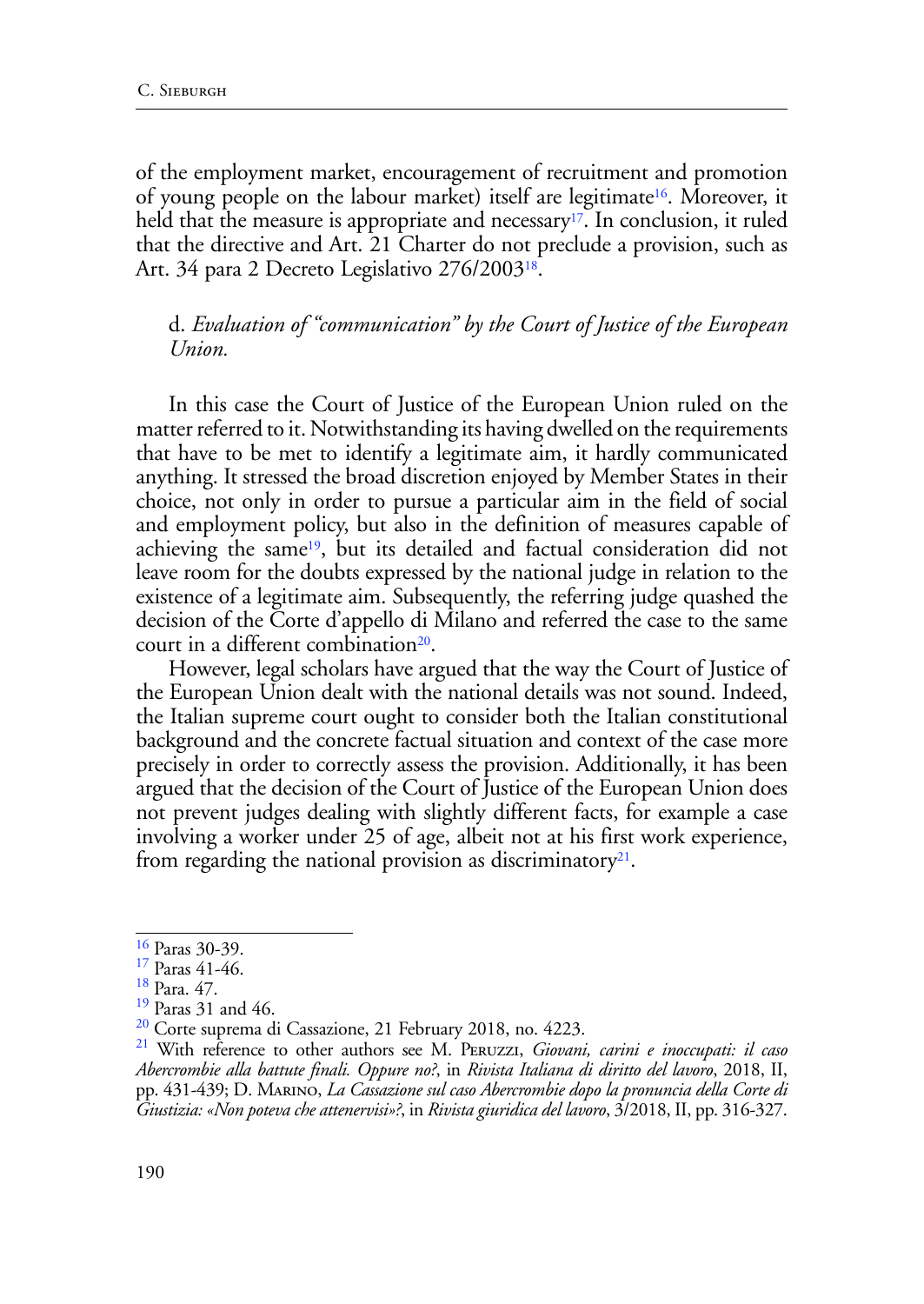### 3. *Tailoring communication*

The reasoning by the Court of Justice of the European Union in the *Abercombie* case resembles a one-way street: from the Court of Justice of the European Union towards the national judge, rather than a sophisticated exchange between judges that both play a part in safeguarding nondiscrimination rules.

After the *Abercrombie* case the Court of Justice of the European Union employed this approach again in the *Cresco* case<sup>22</sup>, where it elaborated upon the concrete remedy in a non-discrimination case. The measure under scrutiny was held to be discriminatory by the Court of Justice of the European Union. The subsequent application by the Court of Justice of the European Union of EU law to the case to identify the appropriate remedy may be more convincing. Once the discrimination is ascertained, until the Member State concerned amends its legislation granting the right to a public holiday on Good Friday only to employees who are members of certain Christian churches, in order to restore equal treatment, a private employer who is subject to such legislation is obliged also to grant his other employees a public holiday on Good Friday, provided that the latter have sought prior permission from that employer to be absent from work on that day, and, consequently, to recognise that those employees are entitled to public holiday pay where the employer has refused to approve such request. As soon as the Member State abolishes the discriminatory measure, the Member State's legal system is no longer in need of relying on that remedy.

In cases such as *Abercrombie*, however, the Court of Justice of the European Union does not limit itself to providing a remedy. It seems to pretend that it is able to assess the Member State's legal system and its decision tends to bind the Member State in a farther-reaching manner. As a result of the lack of in-depth comprehension of the factual context, the assessment of the Court of Justice of the European Union is not convincing.

I agree with legal scholars that encourage the national court to take such an answer of the Court of Justice of the European Union as a starting point for renewed communication. The national court may for example search for other allies, such as the national constitutional court. It may also reconsider and reassess the facts to open alternative grounds for communication with the decision of the Court of Justice of the European Union.

As stated in the introduction, communication is the key to profoundly analysing a case, in order to identify and remedy flaws and discover *lacunae*

<sup>22</sup> CJEU, 22 January 2019, C-193/17, ECLI:EU:C:2019:43 (*Cresco*).